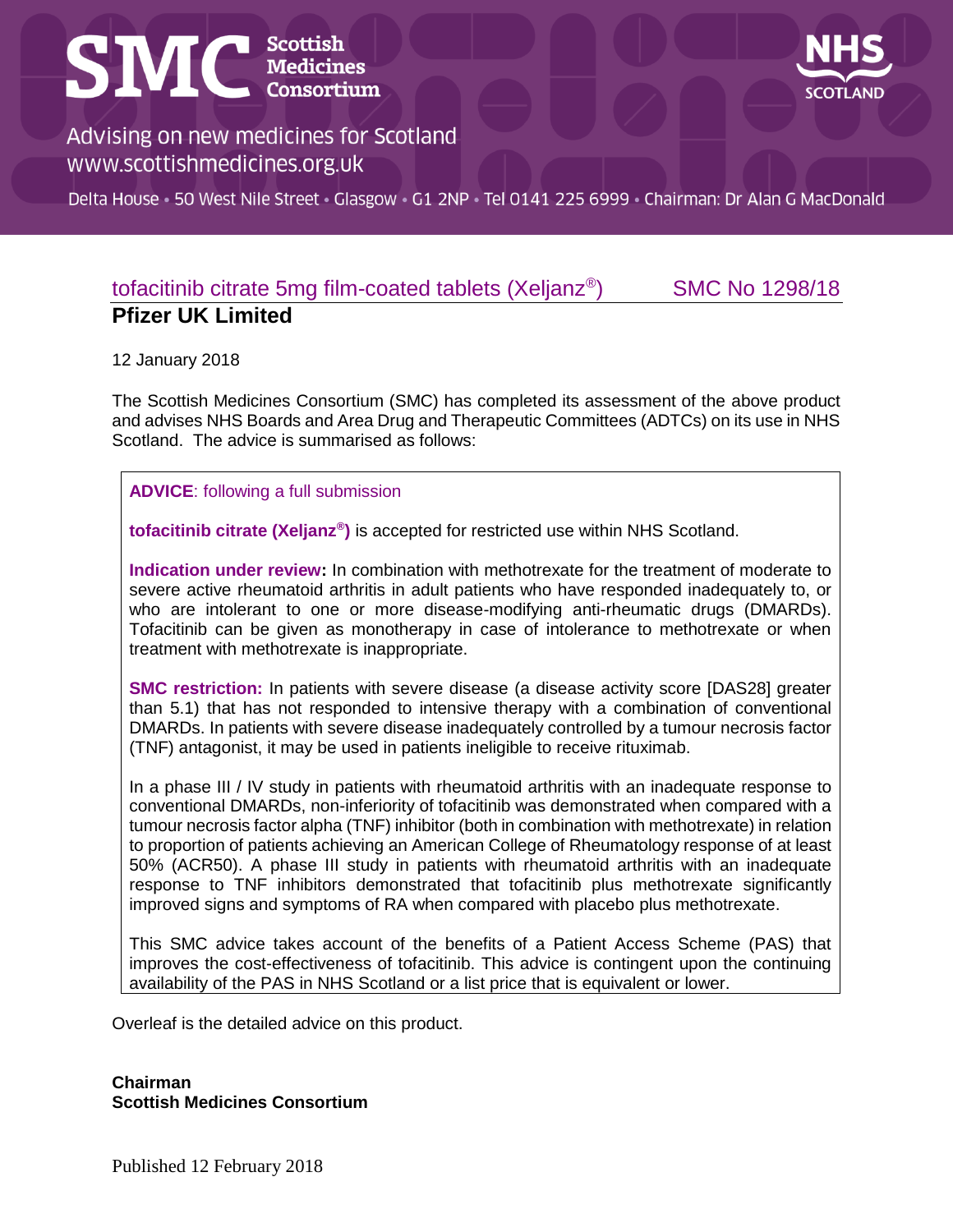#### **Indication**

In combination with methotrexate for the treatment of moderate to severe active rheumatoid arthritis (RA) in adult patients who have responded inadequately to, or who are intolerant to one or more disease-modifying anti-rheumatic drugs (DMARDs). Tofacitinib can be given as monotherapy in case of intolerance to methotrexate or when treatment with methotrexate is inappropriate.<sup>1</sup>

## **Dosing Information**

5mg administered orally twice daily.

Tofacitinib treatment should be interrupted if a patient develops a serious infection until the infection is controlled. Interruption of dosing may be needed for management of dose-related laboratory abnormalities including lymphopenia, neutropenia and anaemia. It is recommended not to initiate dosing in patients with an absolute lymphocyte count less than 750 cells/mm<sup>3</sup>.

Treatment should be initiated and supervised by specialist physicians experienced in the diagnosis and treatment of RA.

Further details are included in the summary of product characteristics (SPC).<sup>1</sup>

## **Product availability date**

April 2017

## **Summary of evidence on comparative efficacy**

Tofacitinib is the second Janus Kinase (JAK) inhibitor to be licensed in the UK. JAK inhibitors are a novel therapy for RA and have a different mode of action to biologic DMARDs. Tofacitinib modulates the immune and inflammatory response by selectively inhibiting JAK enzymes, JAK1 JAK2 and JAK3, (and to a lesser extent tyrosine kinase 2) which inhibits signalling by cytokine receptors. Inhibition of JAK1 and JAK3 reduces signalling of interleukins and type I and II interferons.<sup>1</sup>

The submitting company has requested that SMC considers tofacitinib when positioned for use in patients with severe disease (a disease activity score [DAS28] greater than 5.1) that has not responded to intensive therapy with a combination of conventional DMARDs. In patients with severe disease inadequately controlled by a tumour necrosis factor (TNF) antagonist, it may be used in patients ineligible to receive rituximab. Evidence of efficacy comes from the ORAL studies, in particular, ORAL Strategy, ORAL Standard and ORAL Step.

ORAL Strategy was an international, double-blind phase III / IV non-inferiority, randomised study in adult patients (≥18 years) with active RA despite receiving methotrexate therapy (n=1,146). Patients who met the 2010 American College of Rheumatology (ACR) and European League Against Rheumatism (EULAR) classification criteria for RA, with active disease despite receiving methotrexate, were recruited between 11 September 2014 and 28 December 2015. Active RA was defined as having four or more tender or painful joints on movement and four or more swollen joints at baseline. All patients were required to have been receiving methotrexate for at least four months with a stable dose of between 15mg and 25mg for at least six weeks before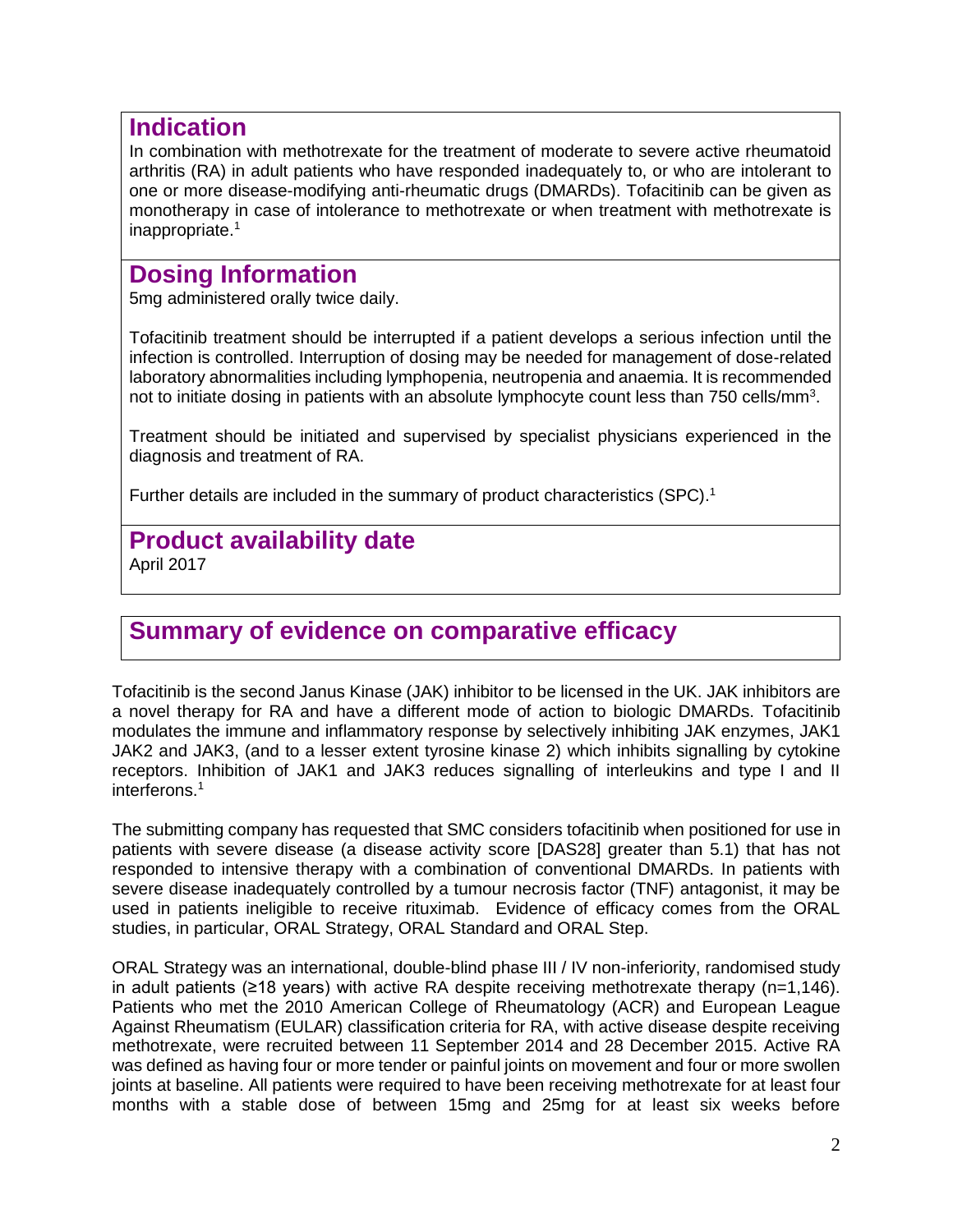randomisation. Patients were also required to have a C-reactive protein level of 3mg/L or greater and class I to III functional capacity (ACR 1991). Included patients had to have stopped taking all conventional DMARDs (apart from methotrexate) for at least four weeks or five half-lives (whichever was longer) prior to randomisation. Patients who had previously had an inadequate response or adverse event related to a biologic DMARD were required to have stopped the biologic DMARD for a specified length of time prior to randomisation. Approximately 10% of patients included in the study had previously received a biologic DMARD. Prior use of adalimumab was not permitted.<sup>2</sup>

Patients were randomised equally to receive tofacitinib 5mg twice daily orally (n=384), tofacitinib 5mg twice daily orally plus methotrexate (n=376) or adalimumab 40mg subcutaneously every two weeks plus methotrexate (n=386). Methotrexate was continued at the patients' usual dose. Patients could continue to receive stable non-steroidal anti-inflammatory drugs (NSAIDs), analgesics and corticosteroids up to 10mg prednisolone or equivalent per day.<sup>2</sup>

The study was completed by 82% (315/386) of patients in the tofacitinib group, 81% (303/378) patients in the tofacitinib plus methotrexate group and 80% (312/388) of patients in the adalimumab plus methotrexate group. The primary outcome of proportion of patients achieving an ACR response of at least 50% (ACR50) at six months was 38% (147/384) in the tofacitinib group, 46% (173/376) in the tofacitinib plus methotrexate group and 44% (169/386) in the adalimumab plus methotrexate group. The difference between the proportion of patients with an ACR50 response in the tofacitinib plus methotrexate group compared with adalimumab plus methotrexate was 2% (98.34% confidence interval [CI] -6 to 11) and therefore non-inferiority was demonstrated as the lower limit of the CI was greater than the pre-specified level of -13%. Noninferiority was not demonstrated for tofacitinib monotherapy compared with tofacitinib plus methotrexate where the difference was -8% (98.34 CI: -16 to 1) or tofacitinib monotherapy compared with adalimumab plus methotrexate, difference of -6% (98.34% CI: -14 to 3). At 12 months, the proportion of patients achieving ACR50 was 39% (151/384) in the tofacitinib monotherapy group, 48% (179/376) in the tofacitinib plus methotrexate group and 46% (177/386) in the adalimumab plus methotrexate group.<sup>2</sup>

Health Assessment Questionnaire-Disability Index (HAQ-DI) response at six months, which was defined as an improvement from baseline of ≥0.22, was achieved by 66% (254/384) of patients in the tofacitinib monotherapy group, 70% (264/376) of patients in the tofacitinib plus methotrexate group and 67% (260/386) of patients in the adalimumab plus methotrexate group. At 12 months, the percentage of patients achieving a response was 63% (241/384) in the tofacitinib monotherapy group, 64% (241/376) in the tofacitinib plus methotrexate group and 64% (247/386) in the adalimumab plus methotrexate group. Further secondary endpoints, assessed at six months, identified numerically similar response rates in the tofacitinib plus methotrexate group and the adalimumab plus methotrexate group as summarised in table 1. These outcomes were not tested for superiority or non-inferiority.<sup>2</sup>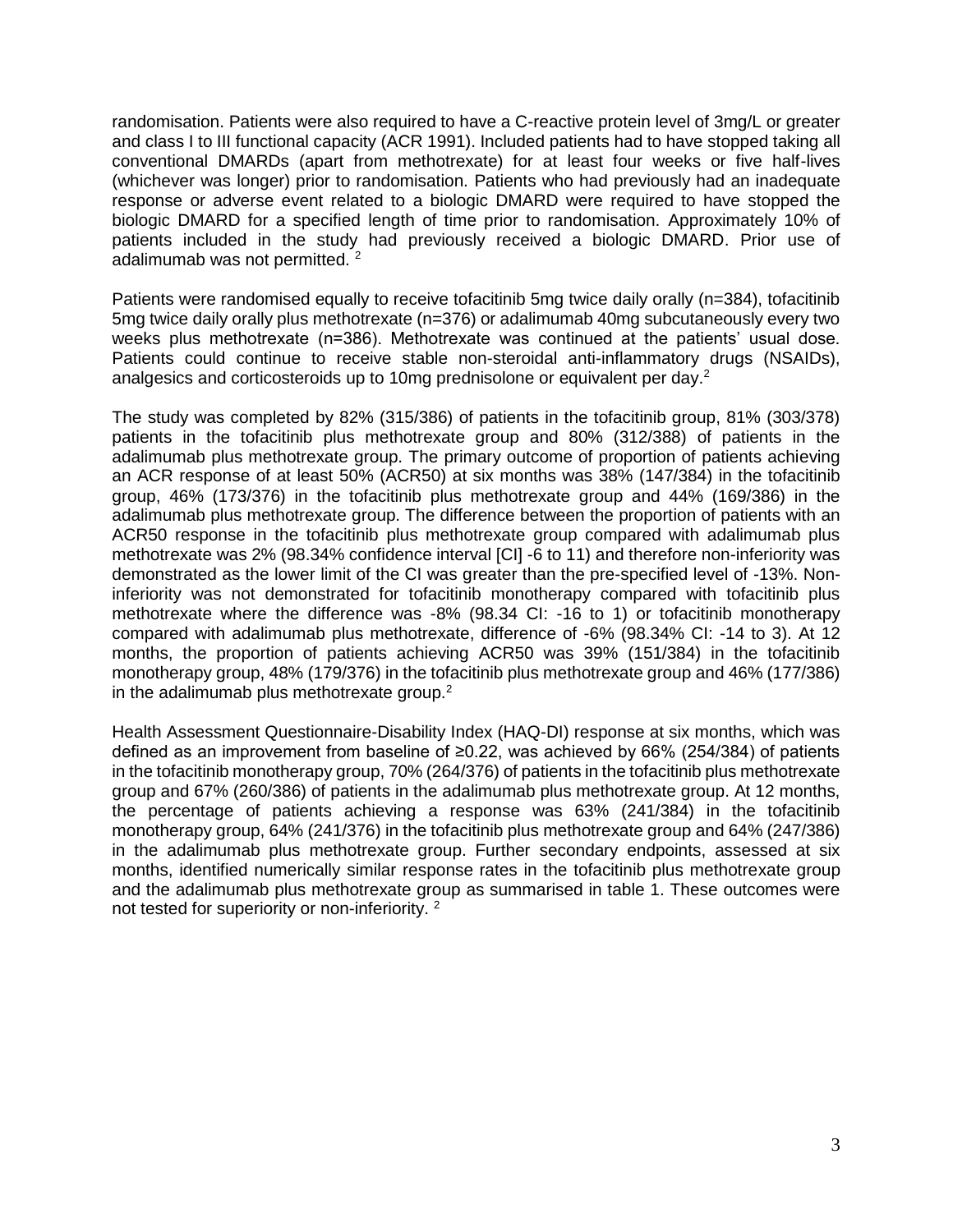| Table 1: Secondary outcomes at six months (percentage of patients achieving the outcome) for |  |  |  |
|----------------------------------------------------------------------------------------------|--|--|--|
| the ORAL Strategy study <sup>2</sup>                                                         |  |  |  |

|                                                 | <b>Tofacitinib</b><br>monotherapy<br>$(n=384)$ | <b>Tofacitinib plus</b><br>methotrexate<br>$(n=376)$ | <b>Adalimumab plus</b><br>methotrexate<br>$(n=386)$ |
|-------------------------------------------------|------------------------------------------------|------------------------------------------------------|-----------------------------------------------------|
| <b>ACR response</b>                             |                                                |                                                      |                                                     |
| ACR <sub>20</sub>                               | 65%                                            | 73%                                                  | 71%                                                 |
| ACR70                                           | 18%                                            | 25%                                                  | 21%                                                 |
| <b>Outcomes indicating low disease activity</b> |                                                |                                                      |                                                     |
| $SDAI \leq 11$                                  | 43%                                            | 50%                                                  | 47%                                                 |
| $CDAI \leq 10$                                  | 42%                                            | 49%                                                  | 46%                                                 |
| DAS28-4(ESR) <3.2                               | 21%                                            | 27%                                                  | 27%                                                 |
| DAS28-4(CRP) <3.2                               | 41%                                            | 46%                                                  | 47%                                                 |
| <b>Outcomes indicating remission</b>            |                                                |                                                      |                                                     |
| $SDAI \leq 3.3$                                 | 10%                                            | 13%                                                  | 13%                                                 |
| CDAI $\leq$ 2.8                                 | 10%                                            | 14%                                                  | 13%                                                 |
| DAS28-4(ESR) <2.6                               | 10%                                            | 12%                                                  | 12%                                                 |
| DAS28-4(CRP) <2.6                               | 21%                                            | 31%                                                  | 28%                                                 |
| <b>ACR-EULAR Boolean criteria</b>               | 7%                                             | 8%                                                   | 9%                                                  |

*ACR20 = the proportion of patients attaining an ACR response of at least 20%. ACR70 = the proportion of patients attaining an ACR response of at least 70%. SDAI = Simplified Disease Activity Index. CDAI=Clinical Disease Activity Index. DAS28-4(ESR) = Disease Activity Score in 28 joints, (erythrocyte sedimentation rate). DAS28-4(CRP) = Disease Activity Score in 28 joints, (C-reactive protein). EULAR=European League Against Rheumatism.*

ORAL Standard was an international, randomised, double-blind, phase III study in adult patients (≥18 years) with active RA who had an inadequate response to methotrexate (n=717). This study excluded patients with a lack of response to TNF inhibitor biologic treatment; 9.2% of included patients had previously been treated with a TNF inhibitor or other biologic DMARD. Patients were recruited in a ratio of 4:4:4:1:1 to tofacitinib 5mg twice daily, tofacitinib 10mg twice daily (unlicensed dose), adalimumab 40mg fortnightly, placebo for three or six months followed by tofacitinib 5mg twice daily or placebo for three or six months followed by tofacitinib 10mg twice daily. All patients received methotrexate. The study duration was 12 months and aimed to compare the efficacy of tofacitinib with placebo. There were three primary efficacy endpoints.<sup>3</sup> Results are reported here for the licensed dose of tofacitinib. The proportion of patients who achieved ACR20 at six months was 51% (101/196) in the tofacitinib 5mg plus methotrexate group and 47% (94/199) in the adalimumab plus methotrexate group compared with 28% (30/106) in the placebo plus methotrexate group. The difference when compared with placebo plus methotrexate was 23% and 19% in the tofacitinib 5mg plus methotrexate and adalimumab plus methotrexate groups respectively which was statistically significant favouring the active groups ( $p$ <0.001 for all comparisons).<sup>3, 4</sup> The mean change from baseline in HAQ-DI at three months was -0.55 points in the tofacitinib 5mg plus methotrexate group (n=188) and -0.49 points in the adalimumab plus methotrexate group (n=190) compared with -0.24 in the placebo plus methotrexate group  $(n=90)$ <sup>3, 4</sup> The difference when compared with placebo plus methotrexate was -0.31 and -0.25 for the tofacitinib 5mg plus methotrexate and adalimumab plus methotrexate groups respectively which was statistically significant favouring the active groups (p<0.0001 for all comparisons).<sup>4</sup> The proportion of patients with DAS28-4(ESR) <2.6 at six months was 6.2% (11/177) in the tofacitinib 5mg plus methotrexate group and 6.7% (12/178) in the adalimumab group plus methotrexate compared with 1.1% (1/92) in the plus methotrexate placebo group.<sup>3</sup> The differences when compared with placebo plus methotrexate were statistically significant favouring tofacitinib 5mg plus methotrexate and adalimumab plus methotrexate ( $p=0.0051$  and  $p=0.0154$ ).<sup>4</sup>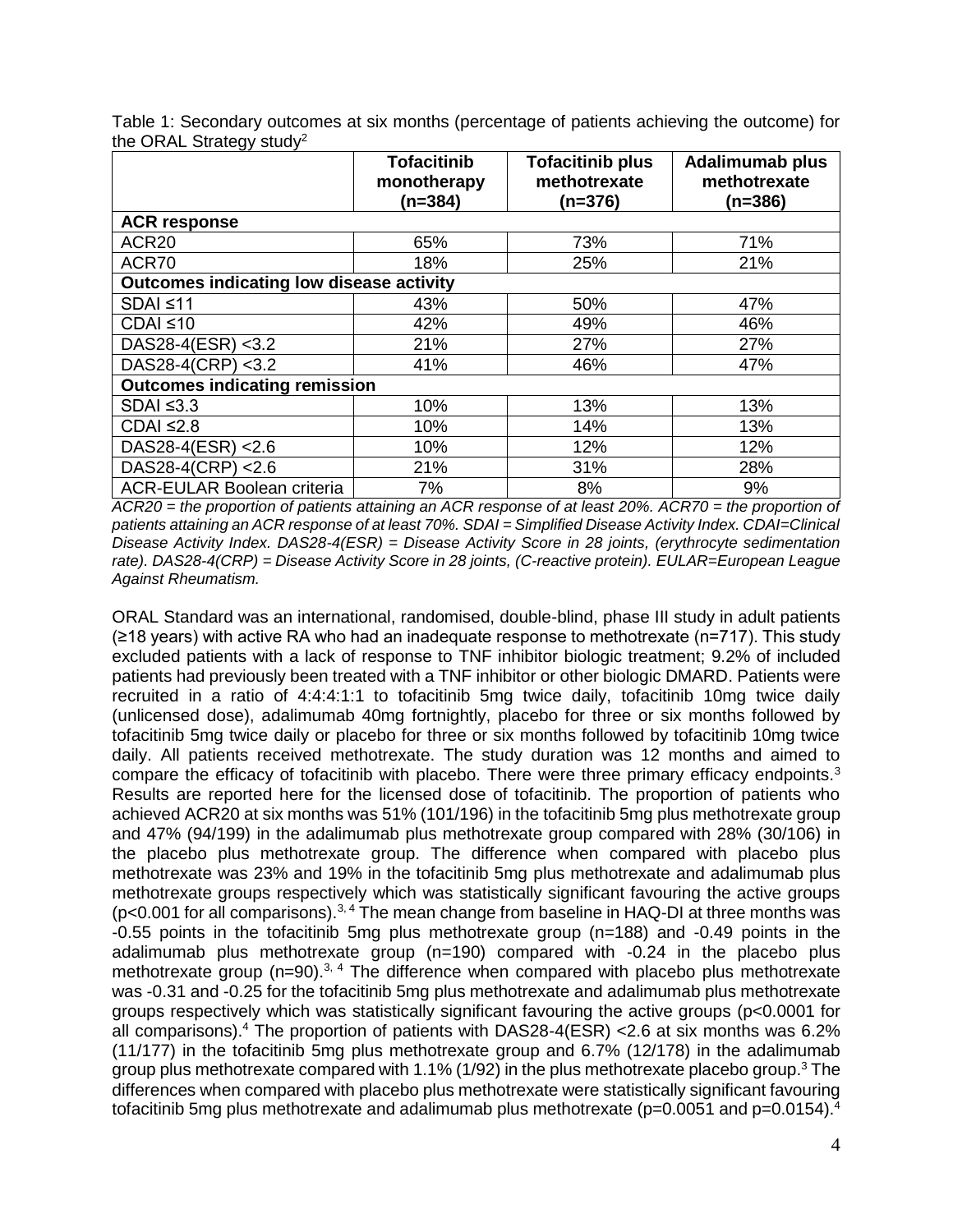Patients receiving placebo initially in ORAL Standard were switched to tofacitinib, either at month three if they did not achieve ACR20 or month six for all remaining patients. The primary efficacy endpoints of ACR20 response and DAS28-4(ESR) were assessed at month six although patients classed as non-responders (by not achieving ACR20) at three months were considered to be nonresponders for the duration of the study. ORAL Standard compared tofacitinib 5mg plus methotrexate with adalimumab plus methotrexate as a secondary outcome to investigate noninferiority but the study was not designed or powered to formally test this comparison. Numerically, these results favoured tofacitinib 5mg plus methotrexate for the primary endpoints of ACR20 response and DAS28-4(ESR) <2.6 at six months but HAQ-DI LSM change results at three months favoured adalimumab plus methotrexate. Secondary endpoints of proportion of patients achieving ACR50/70, HAQ-DI improvement from baseline ≥0.22 and DAS28 <3.2 numerically favoured tofacitinib 5mg plus methotrexate and proportion of patients achieving DAS28 < 2.6 numerically favoured adalimumab plus methotrexate.<sup>4</sup>

ORAL Step was an international, double-blind, phase III study in adult patients (≥18 years) with moderate to severe RA who had inadequate response to TNF inhibitors (n=399). Patients with a diagnosis of active, moderate to severe RA assessed as per the ACR 1987 revised criteria were recruited between October 2009 and March 2011. Active RA was defined as six or more tender or sore joints (of 68 joint count), six or more swollen joints (of 66 joint count) and either erythrocyte sedimentation rate (ESR) >28mm/h (Westergren method) or C-reactive protein (CRP) >66.67nmol/L (7mg/L). Patients were required to have had inadequate response or intolerance to at least one TNF inhibitor. Methotrexate had to be taken orally or parenterally for at least four months prior to the first study dose and have been at a stable weekly dose of between 7.5mg and 25mg (20mg in the Republic of Ireland) for at least six weeks prior to the first study dose.<sup>4, 5</sup>

Patients were randomised in a 2:2:1:1 ratio to receive oral tofacitinib 5mg twice daily (n=133), tofacitinib 10mg twice daily (n=134), placebo for three months then tofacitinib 5mg twice daily (n=66) or placebo for three months then tofacitinib 10mg twice daily (n=66). All patients received a stable dose of methotrexate. Patients were allowed to continue on anti-malarial therapy, stable for eight weeks prior to the first dose of study medication. Other DMARDs were not allowed and had to be discontinued prior to the first dose of study medication including a washout period. Patients were permitted to continue NSAIDs, certain cyclooxygenase-2 inhibitors or glucocorticoids (≤10mg prednisolone or equivalent) as long as the dose had been stable for at least four weeks prior to the first study dose and patients were required to continue at that dose up to the third month of the study. $4,5$ 

The study duration was six months and there were three primary efficacy endpoints which were assessed at three months. These were the ACR20 response rate, mean change from baseline in physical function measured by HAQ-DI and proportion of patients with DAS28-4(ESR) <2.6, assessed in a step-wise manner. $4, 5$ 

Results are only reported here for the licensed dose of tofacitinib. ACR20 response rate at three months was 42% (55/132) in the tofacitinib 5mg plus methotrexate group and 24% (32/131) in the combined placebo plus methotrexate groups. There was a statistically significant difference of 17% (95% CI: 6.1 to 28) between the tofacitinib 5mg plus methotrexate group and placebo plus methotrexate group favouring tofacitinib (p=0.0024). The least squares mean (LSM) changes from baseline in HAQ-DI at three months were -0.43 in the tofacitinib 5mg plus methotrexate group and -0.18 in the combined placebo plus methotrexate groups. There was a statistically significant difference of -0.25 (95% CI: -0.36 to -0.15) between the tofacitinib 5mg plus methotrexate group and the placebo plus methotrexate group favouring tofacitinib (p<0.0001). <sup>4,</sup> <sup>5</sup> The proportion of patients achieving DAS28-4(ESR) <2.6 at three months was 6.7% (8/119) in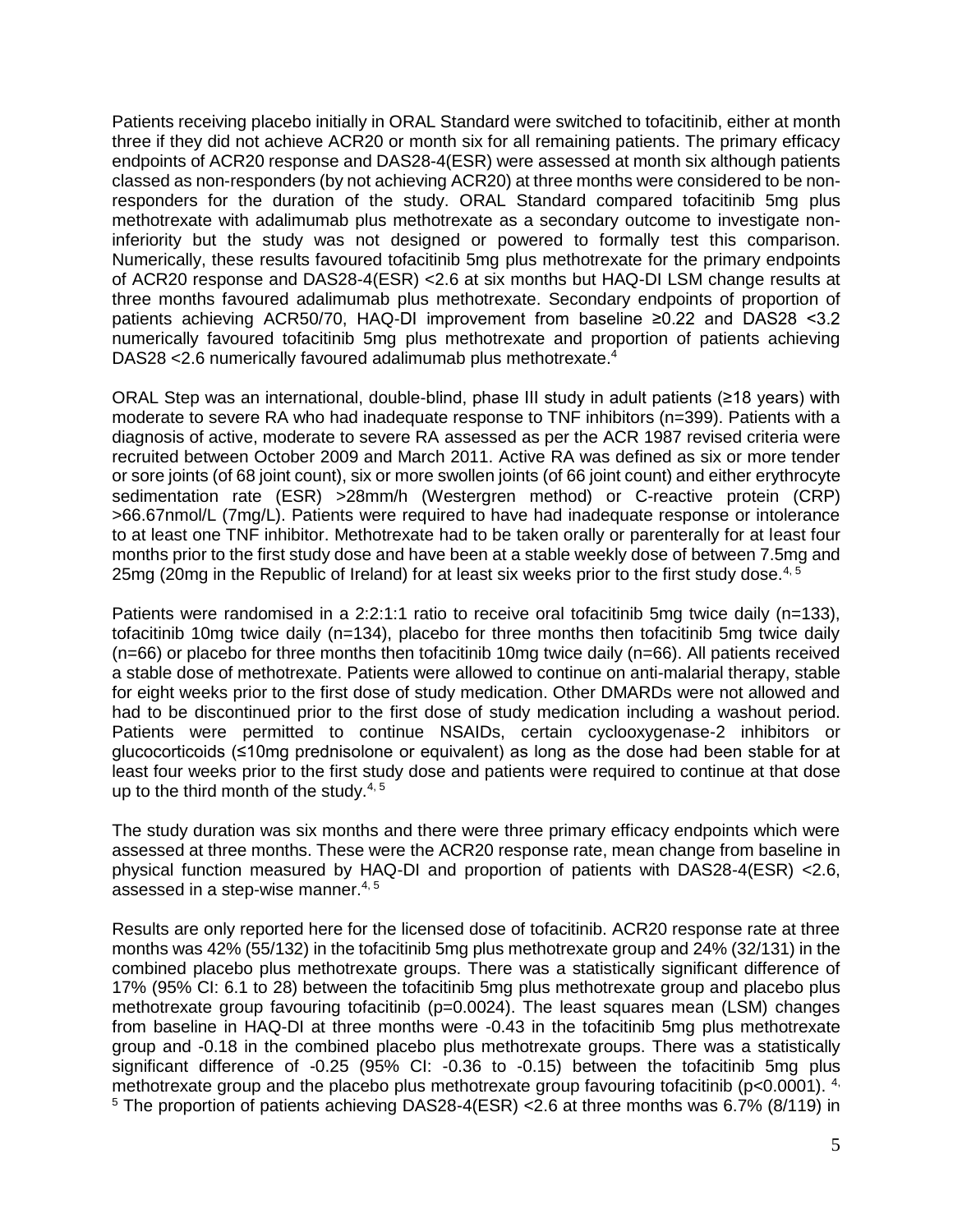the tofacitinib 5mg plus methotrexate group and 1.7% (2/120) in the combined placebo plus methotrexate groups. The difference of 5.1% (95% CI 0 to 10.10) between tofacitinib 5mg plus methotrexate and placebo plus methotrexate was statistically significant favouring tofacitinib  $(p=0.0496)$ .  $5$ 

Secondary outcomes were measured at all visits up to six months. A statistically significant improvement in ACR50 and ACR70 response rate at three months was observed in the tofacitinib 5mg plus methotrexate group versus placebo plus methotrexate. Statistically significant improvements in the proportion of patients achieving an increase in HAQ-DI ≥0.5 units, LSM change from baseline in patient assessment of pain related to arthritis and functional assessment of chronic illness therapy-fatigue (FACIT-F) were also observed at three months in the tofacitinib 5mg plus methotrexate group versus placebo plus methotrexate. <sup>5</sup> These secondary outcomes are shown in table 2.

|                                         | <b>Tofacitinib 5mg twice</b>     | Placebo plus         |
|-----------------------------------------|----------------------------------|----------------------|
|                                         | daily plus methotrexate          | methotrexate         |
| ACR50 response rate                     | 26%* (35/132)                    | 8.4% (11/131)        |
| ACR70 response rate                     | 14%* (18/132)                    | $1.5\%$ (2/131)      |
| Increase in HAQ-DI ≥0.5 units           | 36%** (47/131)                   | 21% (27/131)         |
| LSM change from baseline in patient     | $-27$ units <sup>*</sup> (n=114) | $-8.3$ units (n=115) |
| assessment of pain related to arthritis |                                  |                      |
| Improvement in FACIT-F from baseline    | $6.3^*$ (n=117)                  | $1.1$ (n=114)        |
|                                         |                                  |                      |

| Table 2: Secondary outcomes at three months for the ORAL Step study <sup>5</sup> |  |  |  |  |
|----------------------------------------------------------------------------------|--|--|--|--|
|                                                                                  |  |  |  |  |

\* p<0.0001 \*\* p p<0.0053

ORAL Sequel and A3921041 were open-label studies assessing the long term safety and efficacy of tofacitinib. Patients were recruited who had previously participated in tofacitinib trials (phase I to III). Study A3921041 was completed in December 2013 and only included Japanese patients. ORAL Sequel is an on-going study. A published abstract of data from a pooled analysis included 4,967 patients and data for up to eight years are available. Patients received tofacitinib 5mg or 10mg twice daily either as monotherapy or with additional DMARDs. Secondary endpoints assessed clinical efficacy including ACR20/50/70 response rates, DAS28-4(ESR), HAQ-DI, and clinical disease activity index (CDAI). The authors concluded that results from month one were maintained at 90 months although only 168 patients were included in the results presented for month 90 compared with 4,776 at month one. $6$ 

## **Summary of evidence on comparative safety**

In the ORAL Strategy study, the percentage of patients who experienced a treatment related adverse event was 26% (101/384) in the tofacitinib group, 30% (111/376) in the tofacitinib plus methotrexate group and 35% (133/386) in the adalimumab plus methotrexate group. Serious adverse events were reported in 9.1% (35/384), 7.2% (27/376) and 6.2% (24/386) of patients in the tofacitinib monotherapy, tofacitinib plus methotrexate and adalimumab plus methotrexate groups respectively. Discontinuation due to adverse events occurred in 6.0% (23/384) of patients in the tofacitinib group, 6.9% (26/376) of the tofacitinib plus methotrexate group and 10% (37/386) of the adalimumab plus methotrexate group.<sup>2</sup>

The most frequently occurring investigator-reported adverse events in the tofacitinib monotherapy, tofacitinib plus methotrexate and adalimumab plus methotrexate groups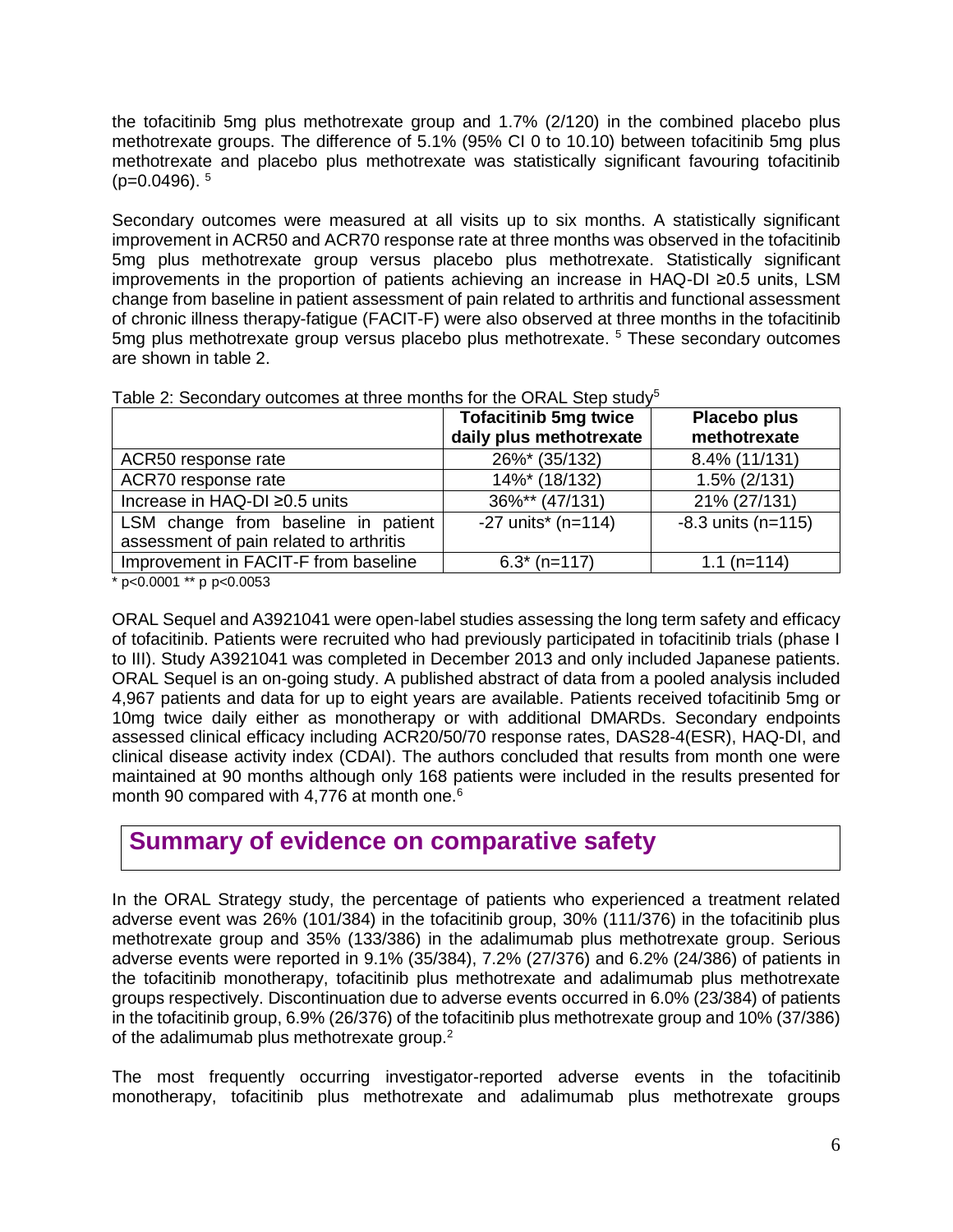respectively were upper respiratory tract infection affecting 6.5% (25/384), 10% (37/376) and 7.5% (29/386), raised alanine aminotransferase 2.1% (8/384), 6.1% (23/376) and 6.7% (26/386), nasopharyngitis 5.7% (22/384), 4.1% (16/376), 4.7% (18/386), urinary tract infections 2.9% (11/384), 4.0% (15/376) and 4.1% (16/386) and nausea 2.9% (11/384), 3.5% (13/376) and 4.1%  $(16/386).<sup>2</sup>$ 

Serious infections occurred in 1.6% (6/384) of patients in the tofacitinib group, 2.6% (10/376) of the tofacitinib plus methotrexate group and 1.6% (6/386) of the adalimumab plus methotrexate group. Herpes zoster occurred in 1.0% (4/384) of patients in the tofacitinib group and 2.1% (8/376) of patients in the tofacitinib plus methotrexate group and by 1.6% (6/386) of patients in the adalimumab plus methotrexate groups. In the tofacitinib plus methotrexate group there were two reported cases of tuberculosis.<sup>2</sup>

There were two deaths during the study which were both in the tofacitinib plus methotrexate group. One patient's death was considered likely to have been due to urinary sepsis and the other patient had a confirmed diagnosis of H1N1 influenza and died from septic shock and cardiopulmonary arrest.<sup>2</sup>

Long-term safety of tofacitinib was assessed in open-label studies ORAL Sequel and A3921041. A published abstract of data from a pooled analysis included 4,967 patients and data for up to eight years is available. The primary outcome was safety and the most common adverse events reported were nasopharyngitis (19%), upper respiratory tract infection (17%), bronchitis (12%) and urinary tract infection (12%). The most common classes of adverse events were infections and infestations (69%) and musculoskeletal / connective tissue disorders (39%).<sup>6</sup>

The SPC states that tofacitinib should not be started in patients with active infections, including localised infections as serious infections have been reported in patients with RA receiving tofacitinib.<sup>1</sup> Non-infection related adverse events noted in the SPC include malignancy, interstitial lung disease, gastrointestinal perforations, hepatic safety and laboratory abnormalities. Caution is required due to potential drug interactions. Dose reduction to 5mg once daily is recommended in patients with moderate hepatic impairment or severe renal impairment.<sup>1, 4</sup>

*Other data were also assessed but remain commercially confidential.\**

# **Summary of clinical effectiveness issues**

RA is a common autoimmune disease affecting approximately 1% of the population and is characterised by joint inflammation and swelling. Women are affected more frequently than men. It is not curable and a significant number of patients experience pain, stiffness, destruction of joints, decline in function and premature mortality.<sup>4, 8</sup>

The first-line choice of DMARD is usually methotrexate or sulfasalazine. In patients with an inadequate response to DMARD therapy a combination is recommended rather than further monotherapy with a different medication. The Scottish Intercollegiate Guidelines Network (SIGN) guideline states that TNF inhibitors are not recommended in patients who have not been previously treated with methotrexate or other DMARDs.<sup>8</sup> The National Institute for Health and Care Excellence (NICE) technology appraisal (TA) 375, recommends adalimumab, etanercept, infliximab, certolizumab pegol, golimumab, tocilizumab and abatacept in patients with severe disease not adequately controlled by conventional DMARDs, either in combination with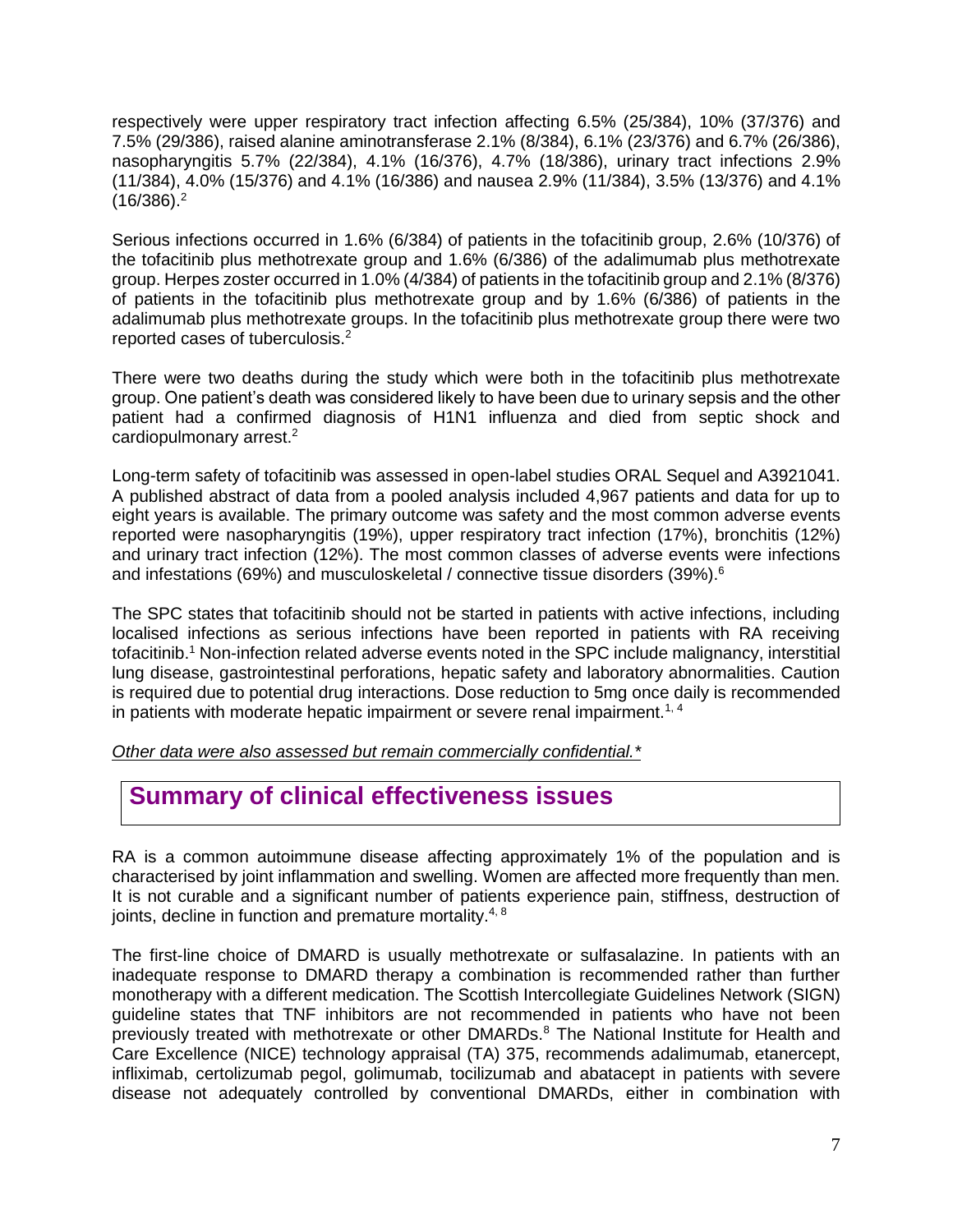methotrexate or, within marketing authorisation, as monotherapy when methotrexate is not suitable. In patients who have inadequately controlled disease despite receiving conventional DMARDs and at least one TNF inhibitor, NICE TA195 recommends rituximab with methotrexate. In patients who are not suitable for rituximab the recommended options are adalimumab, etanercept, infliximab and abatacept, in combination with methotrexate or adalimumab and etanercept monotherapy in patients who cannot receive methotrexate.<sup>9, 10</sup> NICE TA375 and TA195 have been endorsed by Healthcare Improvement Scotland (HIS). SMC guidance published after these recommendations include tocilizumab, subcutaneous formulation (SMC number: 982/14) and baricitinib (SMC number: 1265/17). Subcutaneous tocilizumab in combination with methotrexate, is recommended in adult patients who have either responded inadequately to, or who were intolerant to previous therapy with one or more DMARDs or TNF inhibitors, in accordance with current eligibility and continuation rules for biologic therapies in rheumatoid arthritis. In these patients, tocilizumab can be given as monotherapy where methotrexate is inappropriate.<sup>11</sup> Baricitinib, a selective JAK inhibitor, is accepted for restricted use in Scotland in patients with severe disease (DAS28 >5.1) that has not responded to intensive therapy with a combination of conventional DMARDs. In patients with severe disease inadequately controlled by a TNF inhibitor, it may be used in patients ineligible to receive rituximab.<sup>12</sup> Clinical experts consulted by SMC considered that there is unmet need in this therapeutic area, namely in the subset of patients with an inadequate response to conventional and biologic DMARDs.

The submitting company has requested that SMC considers tofacitinib when positioned for use in patients with severe disease (a disease activity score [DAS28] greater than 5.1) that has not responded to intensive therapy with a combination of conventional DMARDs. In patients with severe disease inadequately controlled by a tumour necrosis factor (TNF) antagonist, it may be used in patients ineligible to receive rituximab. There were no subgroup analyses of patients who had severe RA in the key studies. The mean DAS28-4(ESR) at baseline in all groups for the studies described above was greater than six which may indicate that a significant proportion of patients had severe disease. A pooled analysis (abstract) of ORAL studies: Step, Standard, Scan, Sync, Solo and Start identified that according to DAS28, 91% of included patients had severe disease.<sup>13</sup>

In ORAL Strategy, the key study for the population of patients who had previously had an inadequate response to conventional DMARDs, non-inferiority of tofacitinib plus methotrexate compared with adalimumab plus methotrexate was demonstrated for the primary outcome of proportion of patients achieving ACR50 at six months. Non-inferiority was not demonstrated for tofacitinib monotherapy compared with tofacitinib plus methotrexate or compared with adalimumab plus methotrexate. Secondary endpoints including indicators of remission / low disease activity (LDA) as recommended by the European Medicines Agency (EMA) guideline DAS28-4(ESR), DAS28-4(CRP), ACR-EULAR Boolean criteria and also SDAI and CDAI identified numerically similar response rates in the tofacitinib plus methotrexate group and the adalimumab plus methotrexate group. <sup>2</sup> The key study for the population of patients who previously had an inadequate response to biologic DMARDs, ORAL Step, identified a statistically significant difference favouring tofacitinib 5mg plus methotrexate compared with placebo plus methotrexate in the three primary endpoints ACR20 response rate, LSM change from baseline in HAQ-DI and proportion of patients DAS28-4(ESR). 4, 5 There are a lack of data for prevention of structural progression with tofacitinib in combination with methotrexate. Radiographic progression assessed in ORAL Scan identified a numerical benefit in the tofacitinib 5mg plus methotrexate group compared with placebo plus methotrexate but this did not achieve statistical significance. <sup>14</sup> The EMA concluded that tofacitinib 5mg twice daily has been shown to give efficacy benefit on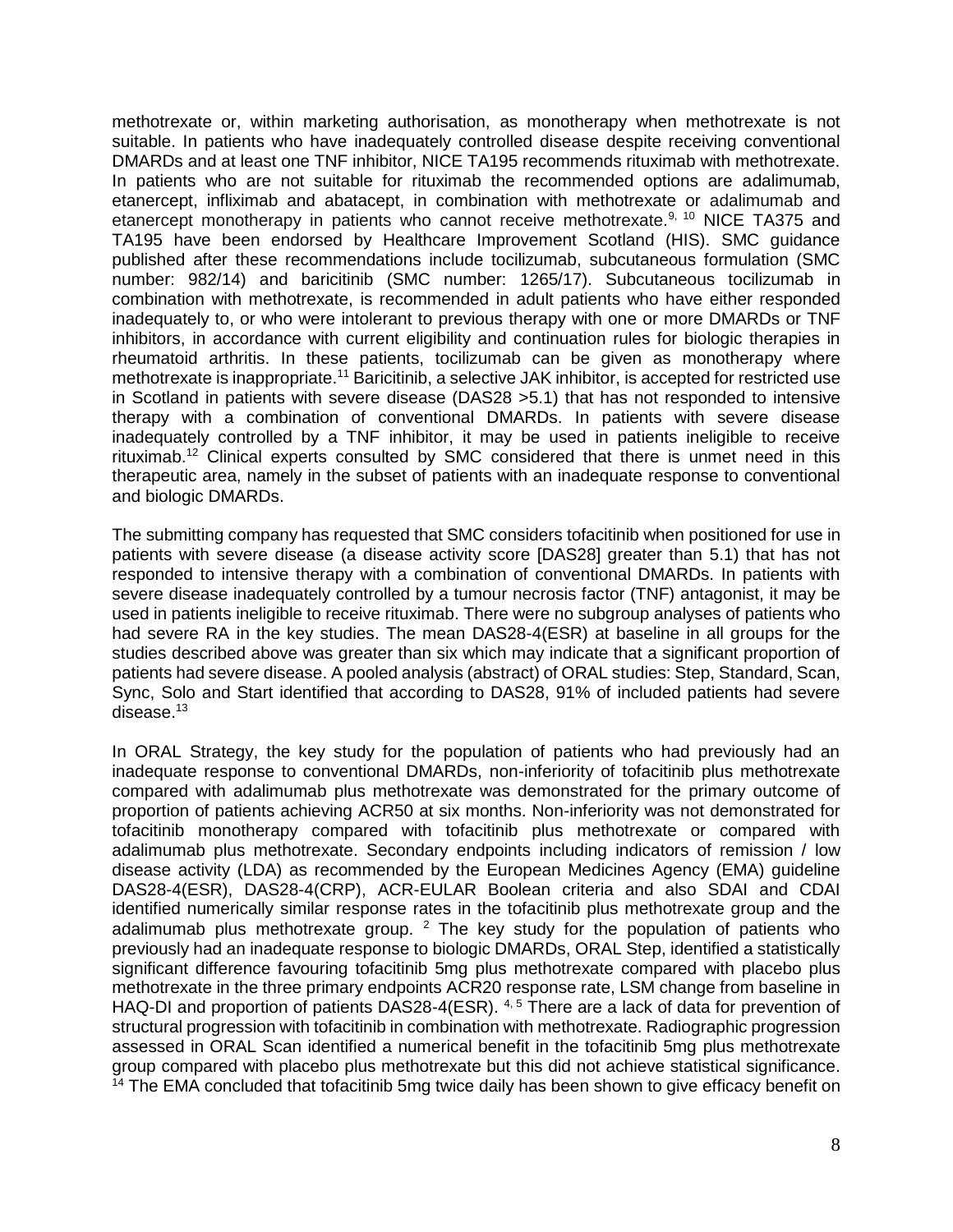signs, symptoms and physical function in all treatment line settings which is clinically relevant, either as monotherapy or in combination with methotrexate.<sup>4</sup>

The primary endpoint of ACR50 response in the ORAL Strategy study measured a direct health outcome. The EMA has produced an updated draft guideline on clinical investigation of medicinal products other than NSAIDs for treatment of rheumatoid arthritis. This guideline states that in patients with early arthritis / first-line treatment, remission and maintenance of remission would be an appropriate primary endpoint and in more advanced patients who have failed on standard treatment with multiple DMARDs, LDA may be a more realistic and relevant primary endpoint. The EULAR criteria defines LDA as DAS28 <3.2 and remission as DAS28 <2.6, remission can also be defined according to the EULAR-ACR Boolean or Index-based criteria. Time to onset of LDA / remission and sustainability of this should also be assessed. It does not recommend ACR scores as a primary endpoint as these 'represent a relative change from baseline, these do not necessarily reflect treatment targets of remission or an established level of LDA'. ACR scores are however recommended as secondary endpoints.<sup>15</sup>

The three co-primary endpoints, assessed after three months, in the ORAL Step study were statistically significant in favour of tofacitinib plus methotrexate versus placebo plus methotrexate. This population of patients had failed on TNF inhibitors and are therefore are likely to be in a later stage of disease with fewer remaining options for treatment. Although the EMA considers that ACR20 'lacks stringency' as a primary endpoint, it concluded that it was very ambitious to include DAS28-4(ESR) <2.6 response rate (indicating remission) in this patient population, particularly after only three months of treatment. It also stated that the secondary endpoints of ACR50/70 response rates support the clinical relevance of the DAS28-4(ESR) <2.6 response.<sup>4</sup> ORAL Strategy and Standard studies included comparative results for tofacitinib 5mg plus methotrexate and adalimumab 40mg plus methotrexate as secondary outcomes which indicated similar proportions of patients achieving DAS28-4(ESR) in these groups although these studies were not designed or powered to show statistical significance for these comparisons.

The EMA suggests that disease activity should be assessed at baseline, month one, three and six. In maintenance studies, disease activity should also be assessed after 12 months of treatment. <sup>15</sup> Primary outcomes for all of the studies described above were either from month three or month six. Long-term data are available for efficacy endpoints however data at month 90 were only presented for 3.5% of patients that were included at month one. <sup>6</sup>

Two network meta-analyses (NMA) were presented to provide indirect comparative data versus biologic DMARDs used in the economic analysis. The first was conducted in patients with moderate to severe RA not adequately controlled by conventional DMARDs. The second was conducted in patients who had an inadequate response to biologic DMARDs. The outcomes reported for both networks were EULAR response criteria at month 6 (presented as odds ratios) and change in HAQ-DI from baseline at month 6 (presented as mean treatment differences). Results were reported for biologic DMARDs in combination with a conventional DMARD versus tofacitinib plus conventional DMARD (and as monotherapy in some cases).

Tofacitinib (plus conventional DMARD) had comparable efficacy to most biologic DMARDs (plus conventional DMARD) used in NHS Scotland in terms of the odds ratio of having a good or at least a moderate EULAR response, in both the inadequate response to conventional DMARD and inadequate response to biologic DMARD populations. Comparable efficacy for tofacitinib (plus conventional DMARD) to biologic DMARDs (with and without conventional DMARD) was also demonstrated for change in HAQ-DI from baseline, in both populations. Rankograms and SUCRA statistics were provided for these outcomes.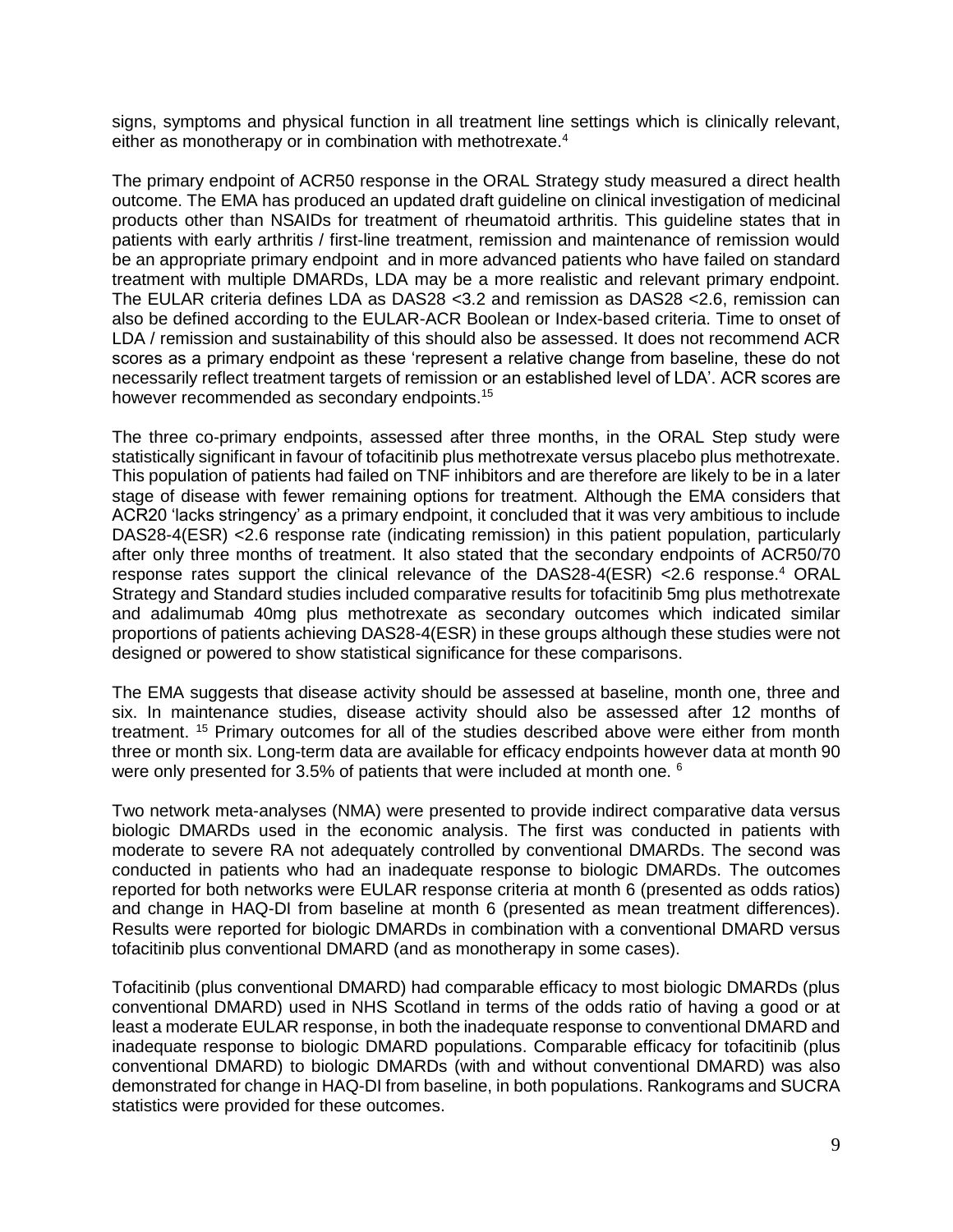Post-hoc analyses of the ORAL Strategy study were provided for EULAR response and change in HAQ-DI from baseline for tofacitinib plus methotrexate versus adalimumab plus methotrexate in patients who had not responded adequately to conventional DMARDs. These suggested similar results in both groups.

There were some weaknesses associated with the NMAs including heterogeneity across included studies with respect to baseline characteristics, baseline disease severity, variation in primary outcome, treatments given to control groups and background DMARD. Some studies in the NMA for inadequate response to conventional DMARDs included patients who had previously received biologic DMARDs. The NMAs did not include any outcomes for radiographic disease progression or safety, and EULAR outcomes for tofacitinib were derived from patient level data in a number of studies.

Tofacitinib would provide another treatment option for patients with severe RA and is the second JAK inhibitor to be licensed in the UK. Clinical experts consulted by SMC considered that tofacitinib is a therapeutic advancement as JAK inhibitors are a new class of medication. They considered that the place in therapy would be in patients who do not have an adequate response to, or who are intolerant of, conventional and biologic DMARDs. It is available as an oral preparation which may have advantages for the patient and the service as it could replace biologic DMARDs which are currently available as injectable preparations. Blood tests are required initially, after four to eight weeks of treatment and three monthly thereafter which may impact on the patient and the service.

## **Summary of comparative health economic evidence**

The submitting company presented a range of economic analyses of tofacitinib for patients with severe RA in combination with methotrexate and as monotherapy for six subgroups of patients that were identified according to whether patients have had an inadequate response to conventional DMARDs or to biologic DMARDs , and whether patients were tolerating rituximab and/or methotrexate. All comparisons were underpinned by cost-utility analyses (CUA) and costminimisation analyses (CMA). Given the results of the NMAs presented by the submitting company, the CMA appears the most relevant base case approach to assess the costeffectiveness of tofacitinib and therefore only results of the CMA are presented below.

| Subgroup |                                                                   | <b>Direct comparator</b>                                                                                                                                                                                                             | <b>Subsequent treatment</b><br>sequence |
|----------|-------------------------------------------------------------------|--------------------------------------------------------------------------------------------------------------------------------------------------------------------------------------------------------------------------------------|-----------------------------------------|
|          | Inadequate response to conventional DMARDs subgroup (CMA and CUA) |                                                                                                                                                                                                                                      |                                         |
|          | Methotrexate<br>tolerant                                          | Abatacept + methotrexate<br>Adalimumab + methotrexate<br>Certolizumab pegol + methotrexate<br>Golimumab + methotrexate<br>Tocilizumab + methotrexate<br>Biosimilar etanercept + methotrexate<br>Biosimilar infliximab + methotrexate | Post-biologic therapy (PBT)             |
| 2        | Methotrexate<br>intolerant                                        | Tocilizumab<br>Biosimilar etanercept<br>Adalimumab                                                                                                                                                                                   | <b>PBT</b>                              |
|          |                                                                   | Inadequate response to biologic DMARDs subgroup (CUA)                                                                                                                                                                                |                                         |

Table 3: Patient subgroups, comparators and treatment sequences considered in the submission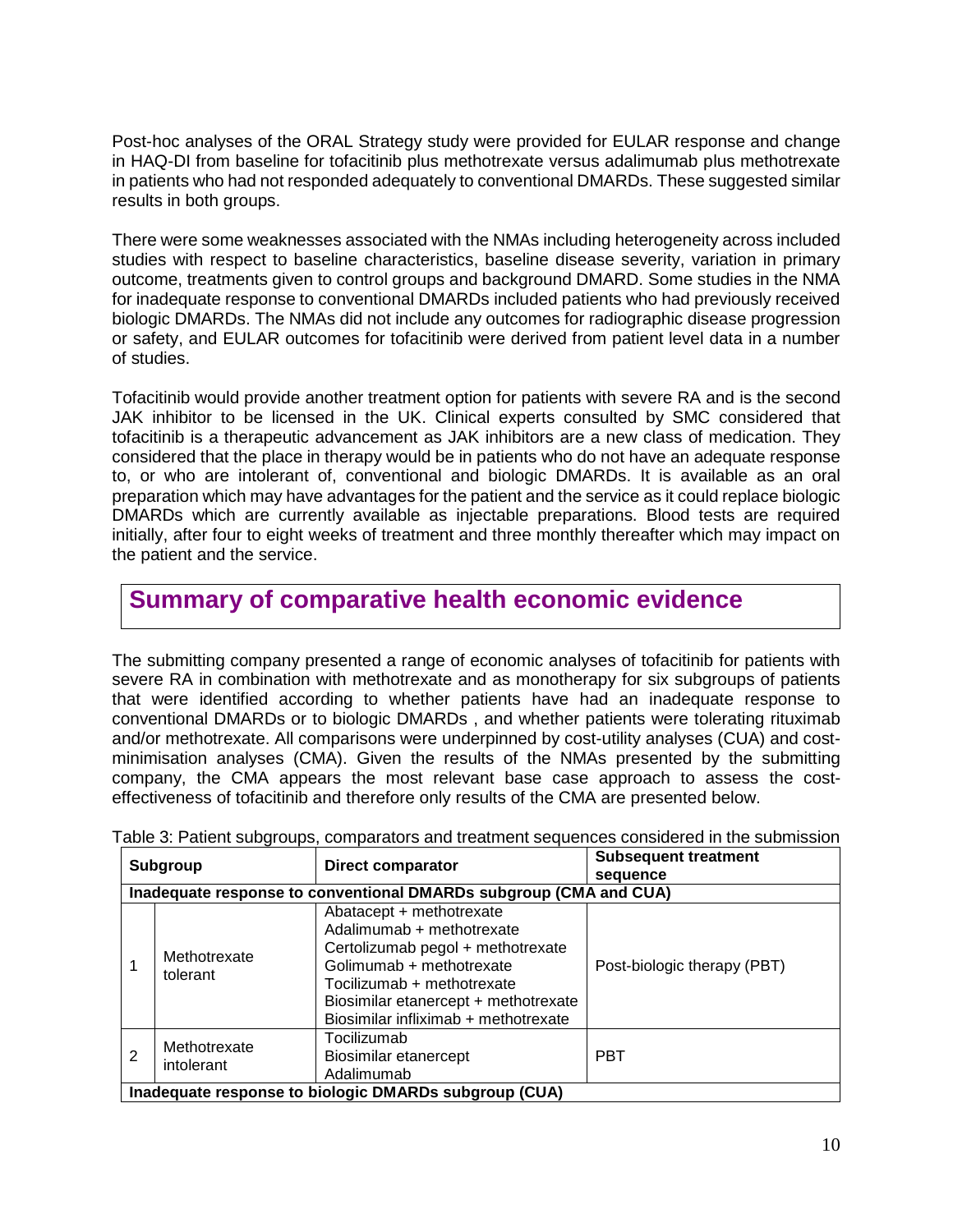| 3  | Rituximab tolerant<br>(after rituximab)        | Tocilizumab + methotrexate<br>Tocilizumab + methotrexate                                                                                                                                                                                                         | Methotrexate, PBT<br>Tofacitinib + methotrexate,<br>methotrexate alone, PBT |
|----|------------------------------------------------|------------------------------------------------------------------------------------------------------------------------------------------------------------------------------------------------------------------------------------------------------------------|-----------------------------------------------------------------------------|
| 4  | Rituximab intolerant                           | Abatacept + methotrexate<br>Tocilizumab + methotrexate<br>Golimumab + methotrexate<br>Biosimilar etanercept + methotrexate                                                                                                                                       | Tocilizumab/golimumab +<br>methotrexate, methotrexate, PBT                  |
| 5a | Rituximab tolerant<br>(alongside<br>rituximab) | Rituximab + methotrexate<br>Abatacept + methotrexate<br>Golimumab + methotrexate<br>Biosimilar etanercept + methotrexate                                                                                                                                         | Tocilizumab + methotrexate,<br>methotrexate, PBT                            |
| 6  | Methotrexate<br>intolerant                     | Biosimilar etanercept<br>Tocilizumab                                                                                                                                                                                                                             | Sulfasalazine, PBT                                                          |
|    |                                                | Inadequate response to biologic DMARDs subgroup (CMA)                                                                                                                                                                                                            |                                                                             |
| 5b | Rituximab tolerant<br>(alongside<br>rituximab) | Abatacept + methotrexate<br>Adalimumab + methotrexate<br>Certolizumab pegol + methotrexate<br>Golimumab + methotrexate<br>Tocilizumab + methotrexate<br>Biosimilar etanercept + methotrexate<br>Biosimilar infliximab + methotrexate<br>Rituximab + methotrexate | <b>PBT</b>                                                                  |

A patient-level discrete event simulation model was presented which was broadly based on the model used in the recent NICE MTA (TA375). This model used treatment sequences to reflect the pathways patients may follow in clinical practice. Patients entering the model started their treatment and were assigned an initial EULAR response depending on their baseline clinical characteristics. The stopping rule required that patients had at least moderate response to continue treatment. Patients who did not respond to treatment switched to the subsequent regimen in the sequence. The subsequent therapies were identical between tofacitinib and comparator sequences if possible. This process of switching to subsequent treatments in the sequence was repeated until a patient moved to receive palliative care. Patients were also assigned a probability of treatment discontinuation that was calculated depending on their characteristics. A rate of disease progression as measured by changing HAQ-DI scores was incorporated into the model and utility values were also calculated using information on HAQ-DI. The CMA were derived from the CUA by equalising the effect of comparators and tofacitinib, i.e. applying the odds ratios for EULAR responses to one for all comparators, and by excluding sequencing of medicines.

The analysis included drug acquisition and administration costs, costs associated with monitoring, background medical resource use depending on HAQ-DI band and adverse events.

A patient access scheme (PAS) was submitted by the company and was assessed by the Patient Access Scheme Assessment Group (PASAG) as acceptable for implementation in NHSScotland.

PAS discounts are also in place for abatacept, certolizumab pegol, golimumab, tocilizumab, and rituximab and these were included in the results used for decision-making by SMC by using estimates of the comparator PAS prices.

In the patient subgroups who have not responded adequately to conventional DMARDs, tofacitinib in combination with methotrexate or as monotherapy was a cost-saving treatment option when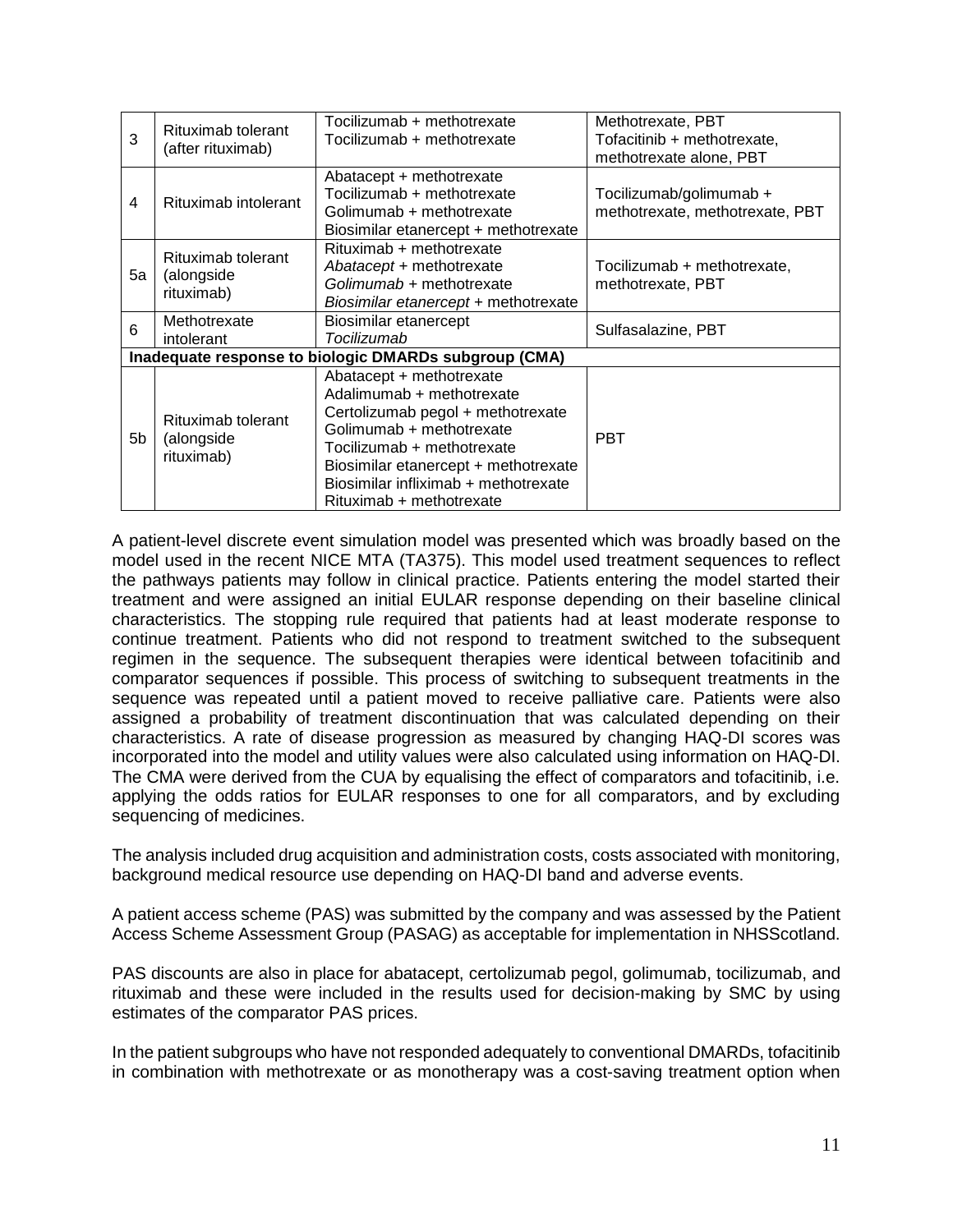compared to some but not all biologic DMARDs. The results, at list prices, not are presented in tables 4 and 5 below.

| <b>Strategy</b>         | $ABT+$<br><b>MTX</b> | $ADA+$<br><b>MTX</b> | $CZP+$<br><b>MTX</b> | ETN <sub>b+</sub><br><b>MTX</b> | GOL+<br><b>MTX</b> | INF <sub>b+</sub><br><b>MTX</b> | TOC+<br><b>MTX</b> | TOF+<br><b>MTX</b> |
|-------------------------|----------------------|----------------------|----------------------|---------------------------------|--------------------|---------------------------------|--------------------|--------------------|
| <b>Total cost</b>       | £85,352              | £71,109              | £72,093              | £68,448                         | £70,920            | £65,837                         | £71,933            | £70,270            |
| Treatment<br>costs      | £62,860              | £48,604              | £49,589              | £45,961                         | £48,421            | £43,331                         | £49,429            | £47,768            |
| Monitoring<br>costs     | £13,946              | £13,946              | £13,946              | £13,947                         | £13,946            | £13,947                         | £13,946            | £13,946            |
| Medical<br>resource use | £7,693               | £7,707               | £7,708               | £7,689                          | £7,701             | £7,707                          | £7,705             | £7,703             |
| Adverse event<br>costs  | £852                 | £852                 | £851                 | £852                            | £852               | £852                            | £853               | £852               |

Table 4: CMA results for patients who have an inadequate response to conventional DMARDs and receiving combination therapy, at list prices

Abbreviations: ABT – abatacept, ADA – adalimumab, CZP – certolizumab pegol, ETNb – biosimilar etanercept, GOL – golimumab, IFNb – biosimilar infliximab, MTX – methotrexate, TOC – tocilizumab, TOF – tofacitinib

Table 5: CMA results for patients who have an inadequate response to conventional DMARDs and receiving monotherapy, at list prices

| <b>Strategy</b>      | <b>TOC</b> | <b>TOF</b> | <b>ETNb</b> | <b>ADA</b> |
|----------------------|------------|------------|-------------|------------|
| <b>Total cost</b>    | £72,062    | £69,926    | £68,484     | £71,186    |
| Treatment costs      | £49,572    | £47,450    | £46,005     | £48,697    |
| Monitoring costs     | £13,922    | £13,923    | £13,923     | £13,923    |
| Medical resource use | £7,716     | £7,700     | £7,705      | £7,715     |
| Adverse event costs  | £852       | £852       | £852        | £851       |

Abbreviations: TOC – tocilizumab, TOF – tofacitinib, ETNb – biosimilar etanercept, ADA – adalimumab

In the subgroup of patients who have not had sufficient response to biologic DMARDs, tofacitinib in combination with methotrexate was a cost-saving treatment option compared to some but not all biologic DMARDs. The exact figures, not reflecting PAS discounts, are presented in table 6.

| Table 6: CMA results for patients who have an inadequate response to biologic DMARDs, |
|---------------------------------------------------------------------------------------|
| tolerant to rituximab and receiving combination therapy, at list prices               |

|                            |                    |                    |                      |                                 | .                  |                                 |                    |                    |                      |
|----------------------------|--------------------|--------------------|----------------------|---------------------------------|--------------------|---------------------------------|--------------------|--------------------|----------------------|
| <b>Strategy</b>            | ABT+<br><b>MTX</b> | ADA+<br><b>MTX</b> | $CZP+$<br><b>MTX</b> | ETN <sub>b+</sub><br><b>MTX</b> | GOL+<br><b>MTX</b> | INF <sub>b+</sub><br><b>MTX</b> | TOC+<br><b>MTX</b> | TOF+<br><b>MTX</b> | $RTX+$<br><b>MTX</b> |
| <b>Total cost</b>          | £77,138            | £62.583            | £60,193              | £59,858                         | £61,765            | £60,905                         | £67.092            | £61,541            | £48,496              |
| Treatment<br>costs         | £55,258            | £40.717            | £38,337              | £37.974                         | £39.900            | £39,025                         | £45.219            | £39,708            | £26,648              |
| Monitoring<br>costs        | £12.968            | £12.969            | £12.969              | £12.968                         | £12.969            | £12.969                         | £12.969            | £12.969            | £12.969              |
| Medical<br>resource<br>use | £8,396             | £8.381             | £8.373               | £8,400                          | £8,381             | £8,395                          | £8,388             | £8,350             | £8,364               |
| Adverse<br>event costs     | £515               | £515               | £516                 | £515                            | £515               | £515                            | £515               | £515               | £515                 |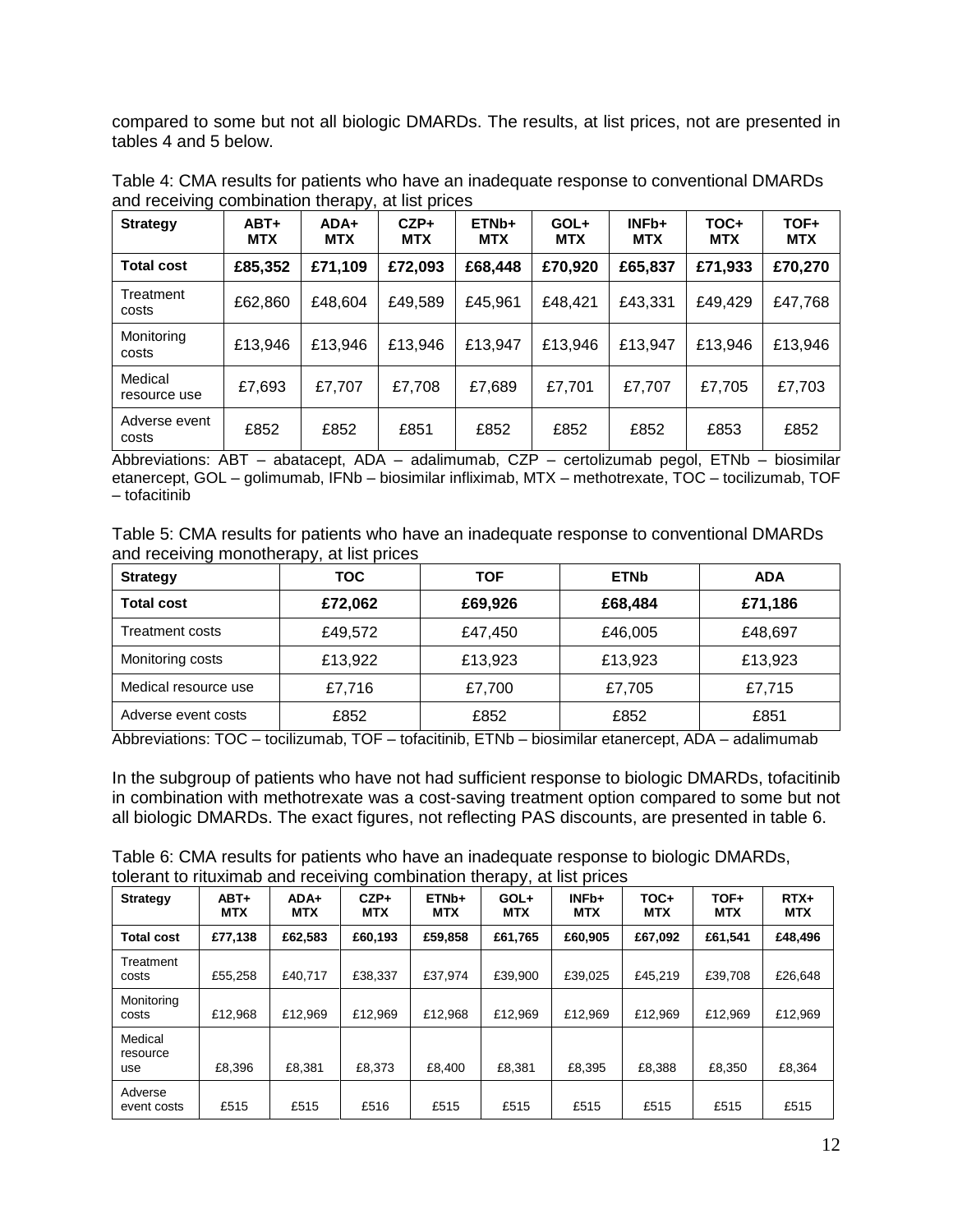Abbreviations: ABT – abatacept, ADA – adalimumab, CZP – certolizumab pegol, ETNb – biosimilar etanercept, GOL – golimumab, IFNb – biosimilar infliximab, MTX – methotrexate, TOC – tocilizumab, TOF – tofacitinib, RTX - rituximab

The results presented in the tables above do not take account of the PAS discounts for abatacept, certolizumab pegol, golimumab, tocilizumab and rituximab or the PAS for tofacitinib. SMC is unable to present the results provided by the company which used estimates of the PAS prices due to commercial confidentiality and competition law issues.

The main limitations include:

 On the basis that the overall findings from the NMAs are that of no substantial differences in effectiveness in the inadequate response to conventional DMARDs and inadequate response to biologic DMARDs subgroups between tofacitinib and comparators, the focus on the CMAs seems reasonable rather than using the CUAs, as these may have used non-significant findings to drive any QALY gains.

It was however noted that the NMAs had limitations that are described in more detail above.

Despite these issues, the economic case was considered demonstrated.

*Other data were also assessed but remain commercially confidential.\**

## **Summary of patient and carer involvement**

The following information reflects the views of the specified Patient Group.

- We received a patient group submission from the National Rheumatoid Arthritis Society, which is a registered charity.
- The National Rheumatoid Arthritis Society has received 15% pharmaceutical company funding in the past two years, including from the submitting company.
- Being diagnosed with an incurable, painful disease like RA can be extremely distressing, as it is life-changing. RA impacts on every area of life and has effects on emotional and physical well-being. It can be very distressing for the partner of someone with RA to witness their lovedone in severe pain and suffering the debilitating effects of fatigue, so this disease does very much impact on the whole family. As three quarters of people are diagnosed when of working age, anxiety over job-loss due to their disease is a significant factor.
- The combination of conventional DMARD and biologic/biosimilar DMARDs currently available provide a range of options for people living with RA. However, there remains unmet need due to the heterogeneity of RA. Carers often have to help patients with their biologic therapy and with an oral medicine like tofacitinib, the patient becomes more independent in taking their medication.
- Tofacitinib is one of a new class of therapy. It will add to the therapeutic options available to clinicians and patients. As an oral medication it may be preferred by some patients over having to have a regular infusion or inject themselves.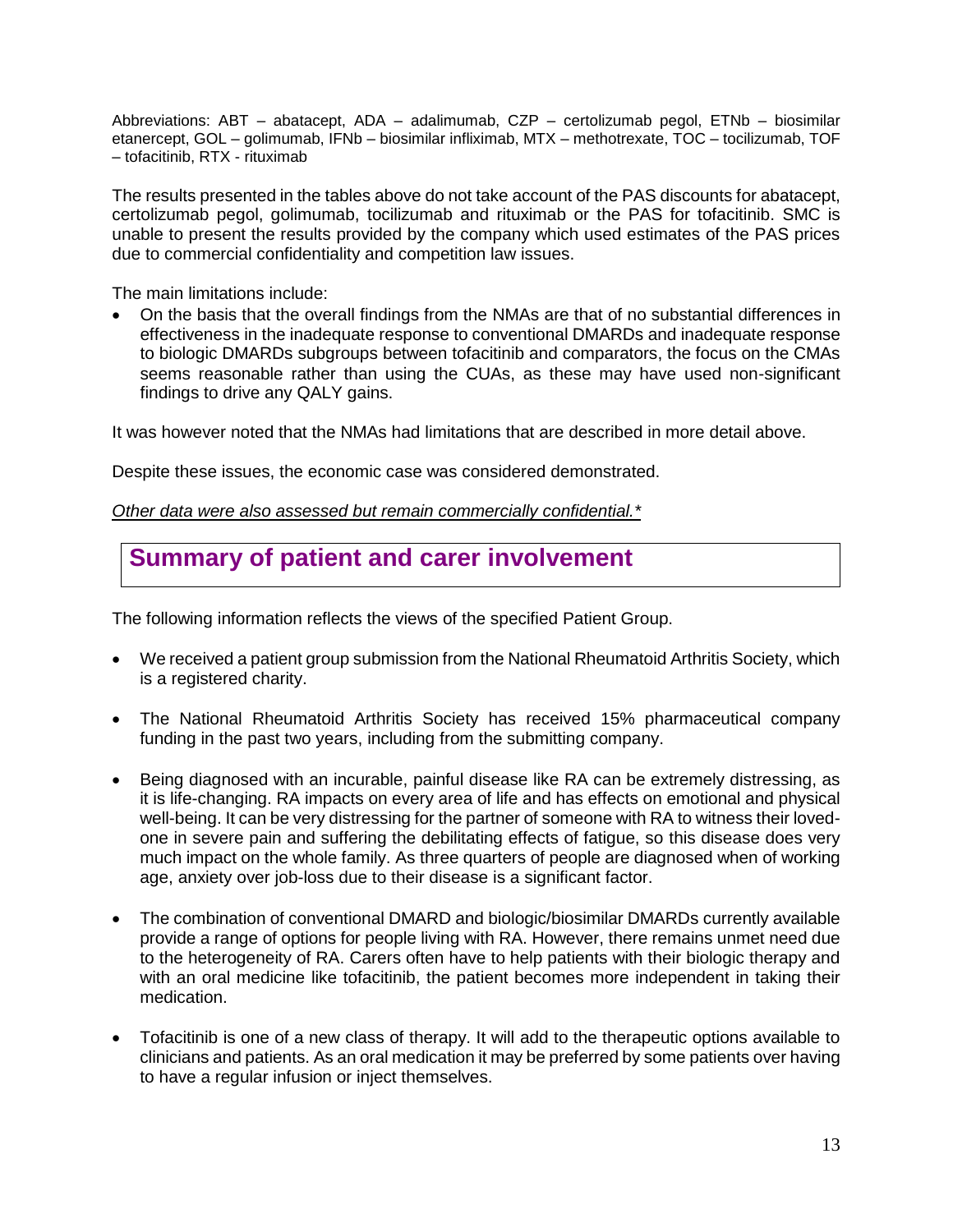# **Additional information: guidelines and protocols**

Many of the guidelines predate the availability of JAK inhibitors such as tofacitinib and recommendations are limited to conventional DMARDs and biologic DMARDs.

The Scottish Intercollegiate Guidelines Network (SIGN) published guideline 123 Management of early rheumatoid arthritis in February 2011. All patients with moderate to severe disease activity should receive treatment with DMARDs, adjusted with the aim of achieving remission or a low disease activity score (DAS)/28-joint disease activity score (DAS28). Use of TNFα inhibitors for the treatment of severe, active and progressive rheumatoid arthritis in adults not previously treated with methotrexate or other DMARDs is not recommended. However biologic DMARDs may be used, in combination with conventional DMARDs, if patients do not respond adequately to conventional DMARD therapy.<sup>8</sup>

The National Institute for Health and Care Excellence (NICE) updated its guideline CG79 in December 2015, which refers to multiple technology appraisal (MTA) advice for the use of biologics (TA375 and TA195). Similar to the SIGN guideline, these are recommended for use in combination with methotrexate for severe disease which has not responded adequately to conventional DMARD therapy. 9, 10, 16

The European League Against Rheumatism (EULAR) guidelines published in 2013 are broadly similar to the SIGN and NICE guidance, but state that in patients for whom conventional DMARDs have failed to produce an adequate response biologic DMARDs should be used upon failure of conventional DMARDs, irrespective of disease severity. 17

The Royal College of Physicians published a national clinical guideline for the management and treatment rheumatoid arthritis in adults in 2009.<sup>6</sup> It states that, in patients with established active disease despite conventional DMARDs, the addition of a biologic drug generally adds significant benefits for symptom control, function and quality of life, and that the combination of biologic drug plus methotrexate compared with methotrexate alone favours the combination. This approach is also reflected in the British Society for Rheumatology (BSR) and British Health Professionals in Rheumatology (BHPR) guidelines for the management of rheumatoid arthritis in the first two years, and after the first two years, published in 2006 and 2009, respectively.<sup>18, 19</sup>

NICE published MTA guidance on biologics in rheumatoid arthritis in January 2016 (TA375)<sup>9</sup> and August 2010 (TA195). 10

## **Additional information: comparators**

Tofacitinib is likely to be used in place of other biologic medicines for RA and baricitinib.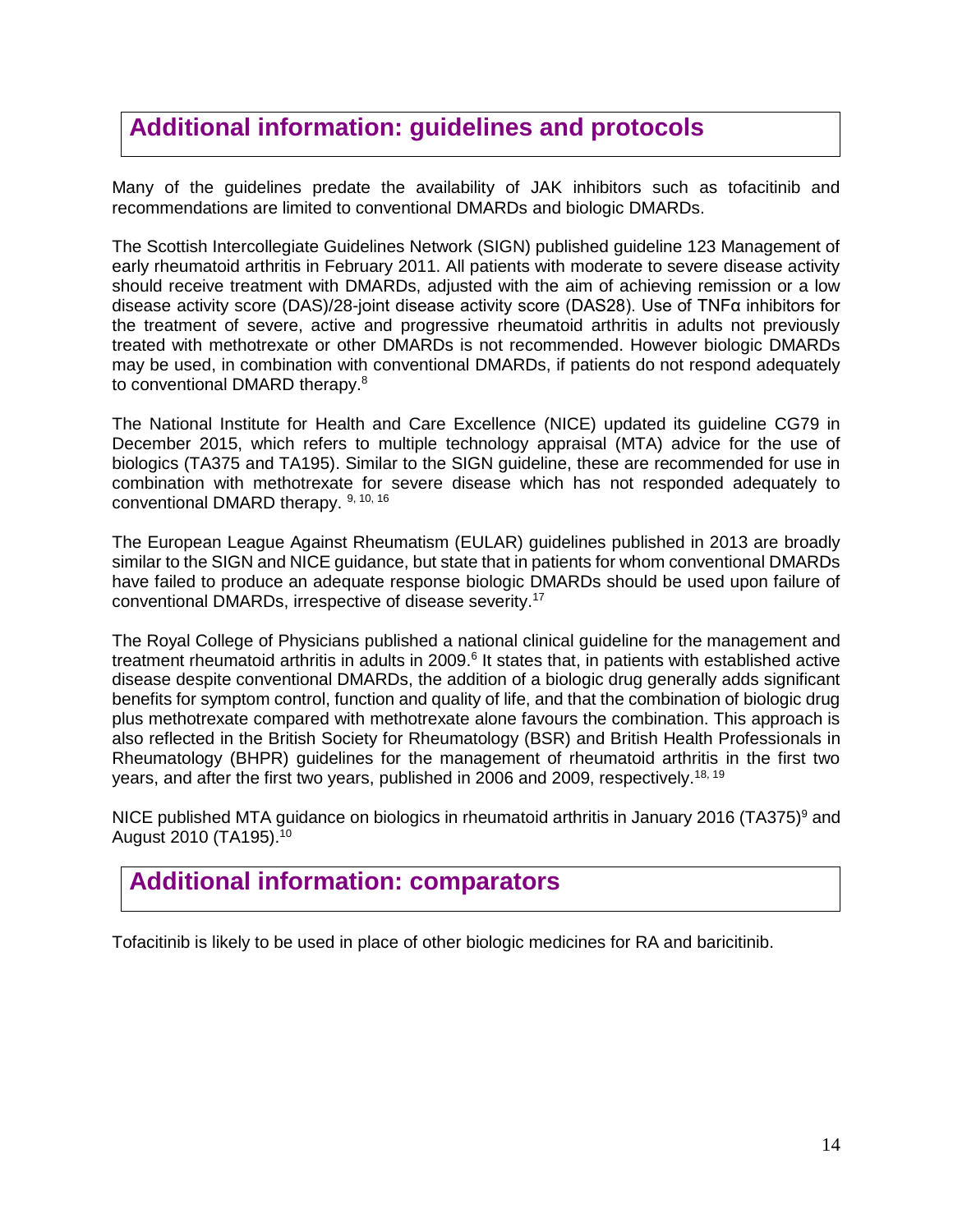# **Cost of relevant comparators**

| <b>Medicine</b>       | Dose Regimen                                      | Cost per year $(E)$   |
|-----------------------|---------------------------------------------------|-----------------------|
| tofacitinib           | 5mg orally twice daily                            | 8,970                 |
| abatacept             | 125mg SC once a week                              | 15,725                |
| tocilizumab           | 162mg SC once a week                              | 11,870                |
| baricitinib           | 2mg to 4mg orally once daily                      | 10,472                |
| tocilizumab           | 8mg/kg IV every four weeks                        | 9,984                 |
| certolizumab pegol    | 400mg SC at weeks 0, 2, 4 then 200mg SC           | 9,295                 |
|                       | every two weeks                                   | (10,368 in year 1)    |
| etanercept biosimilar | 50mg SC once a week or 25mg twice a week          | 9,295                 |
| adalimumab            | 40mg SC every two weeks                           | 9,156                 |
| golimumab             | 50mg SC once a month                              | 9,156                 |
| infliximab biosimilar | Initially 3mg/kg by IV infusion at weeks 0, 2, 6, | 6,786                 |
|                       | then every eight weeks                            | $(10, 197$ in year 1) |

*Doses are for general comparison and do not imply therapeutic equivalence. Costs from eVadis on 03 November 2017 except for infliximab (MIMS). Dose assumes weight of 70kg, where applicable. Costs calculated using the full cost of vials/ampoules assuming wastage. Costs do not take any patient access schemes into consideration. IV = intravenous; SC = subcutaneous.*

# **Additional information: budget impact**

The submitting company estimated there would be 403 patients eligible for treatment with tofacitinib in all years to which confidential estimates of treatment uptake were applied.

SMC is unable to publish the with PAS budget impact due to commercial in confidence issues. A budget impact template is provided in confidence to NHS health boards to enable them to estimate the predicted budget with the PAS.

*Other data were also assessed but remain commercially confidential.\**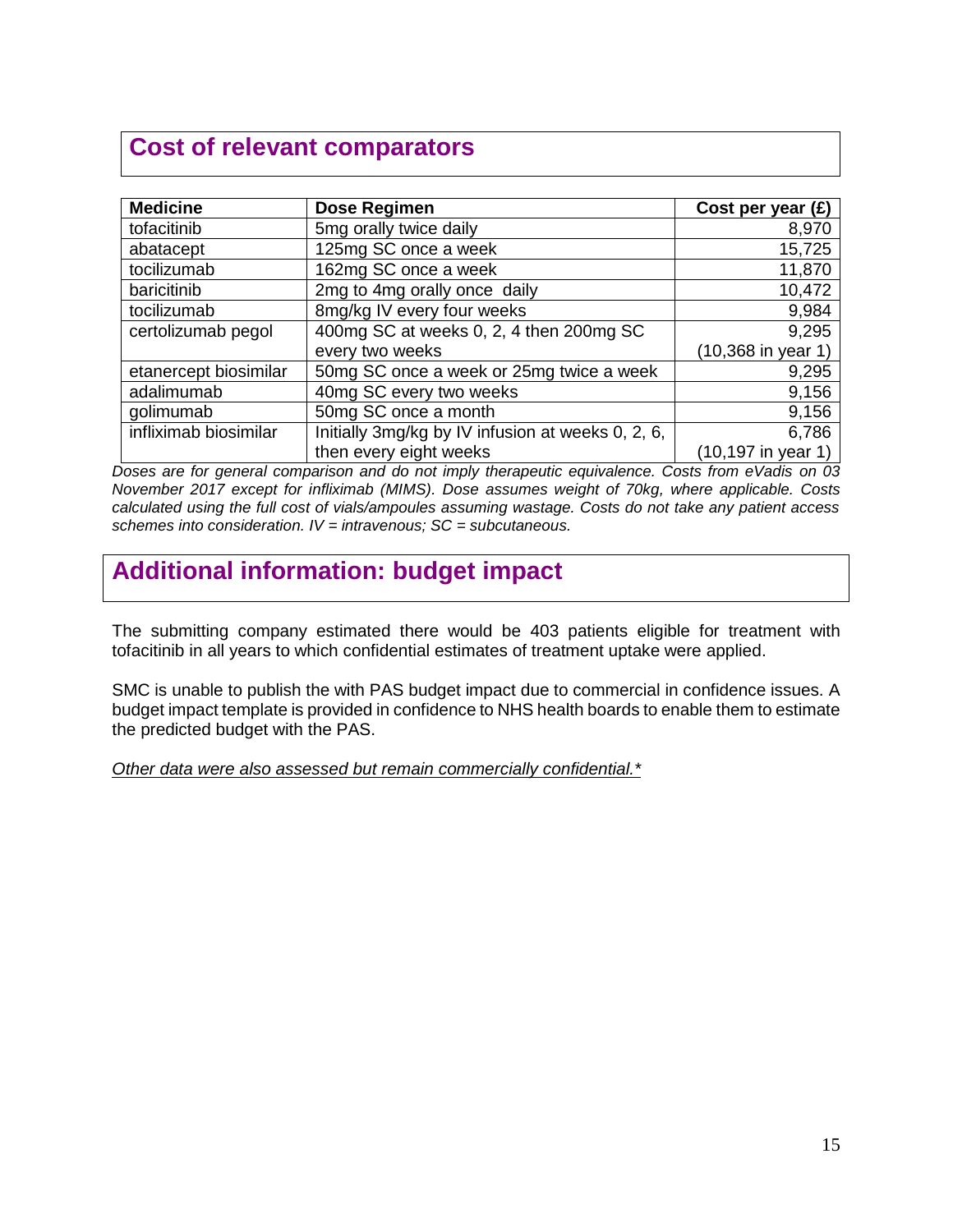#### References

1. Electronic Medicines Compendium. XELJANZ 5 mg film-coated tablets. 2017 [cited 2017 Aug 3]; Available from: http://www.medicines.org.uk/emc/medicine/33167.

2. Fleischmann R, Mysler E, Hall S, Kivitz AJ, Moots RJ, Luo Z*, et al.* Efficacy and safety of tofacitinib monotherapy, tofacitinib with methotrexate, and adalimumab with methotrexate in patients with rheumatoid arthritis (ORAL Strategy): a phase 3b/4, double-blind, head-to-head, randomised controlled trial. Lancet (London, England). 2017.

3. van Vollenhoven RF, Fleischmann R, Cohen S, Lee EB, Garcia Meijide JA, Wagner S*, et al.* Tofacitinib or adalimumab versus placebo in rheumatoid arthritis. The New England journal of medicine. 2012;367(6):508-19.

4. European Medicines Agency. Xeljanz : EPAR - Public assessment report. 2017 [cited 2017 Aug 3]; Available from: http://www.ema.europa.eu/docs/en\_GB/document\_library/EPAR\_- Public assessment report/human/004214/WC500224913.pdf.

5. Burmester GR, Blanco R, Charles-Schoeman C, Wollenhaupt J, Zerbini C, Benda B*, et al.* Tofacitinib (CP-690,550) in combination with methotrexate in patients with active rheumatoid arthritis with an inadequate response to tumour necrosis factor inhibitors: A randomised phase 3 trial. The Lancet. 2013;381(9865):451-60.

6. Wollenhaupt J, Silverfield J, Bong Lee E, Terry K, Kwok K, Abramsky S*, et al.* Tofacitinib, an oral Janus kinase inhibitor, in the treatment of rheumatoid arthritis: Safety and efficacy in openlabel, long-term extension studies over 8 years. Arthritis and Rheumatology. 2016;68:2056-8.

7. *Commercial in Confidence\**

8. Scottish Intercollegiate Guidelines Network. Management of early rheumatoid arthritis (123). 2011.

9. National Institute of Health and Care Excellence. Adalimumab, etanercept, infliximab, certolizumab pegol, golimumab, tocilizumab and abatacept for rheumatoid arthritis not previously treated with DMARDs or after conventional DMARDs only have failed. 2016 [cited 2017 Aug 7]; Available from: https://www.nice.org.uk/guidance/ta375.

10. National Institute of Health and Care Excellence. Adalimumab, etanercept, infliximab, rituximab and abatacept for the treatment of rheumatoid arthritis after the failure of a TNF inhibitor. 2010 [cited 2017 Aug 7]; Available from: https://www.nice.org.uk/guidance/ta195.

11. Scottish Medicines Consortium. tocilizumab (RoActemra®). 2014 [cited 2017 Aug 7]; Available from: the state of the state of the state of the state of the state of the state of the state of the state of the state of the state of the state of the state of the state of the state of the state of the state o

http://www.scottishmedicines.org.uk/SMC\_Advice/Advice/1020\_14\_tocilizumab\_RoActemra/toci lizumab\_RoActemra.

12. Scottish Medicines Consortium. baricitinib (Olumiant®). 2017.

13. S. Schwartzman PS, L. Takiya, M. Snyder, H. Fan, T. Lukic, J. Roberts, W. F. C. Rigby. Comparison of tofacitinib efficacy in patients with moderate versus severe rheumatoid arthritis: Pooled analysis of phase III studies. 2017.

14. van der Heijde D, Tanaka Y, Fleischmann R, Keystone E, Kremer J, Zerbini C*, et al.* Tofacitinib (CP-690,550) in patients with rheumatoid arthritis receiving methotrexate: Twelvemonth data from a twenty-fourmonth phase III randomized radiographic study. Arthritis and Rheumatism. 2013;65(3):559-70.

15. European Medicines Agency. Guidance on clinical investigation of medicinal products other than NSAIDs for treatment of rheumatoid arthritis (draft guideline 2015).

16. National Institute for Health and Care Excellence. Rheumatoid Arthritis in Adults Management. 2009.

17. Smolen JS, Landewe R, Breedveld FC, Buch M, Burmester G, Dougados M*, et al.* EULAR recommendations for the management of rheumatoid arthritis with synthetic and biological disease-modifying antirheumatic drugs: 2013 update. Annals of the rheumatic diseases. 2014;73(3):492-509.